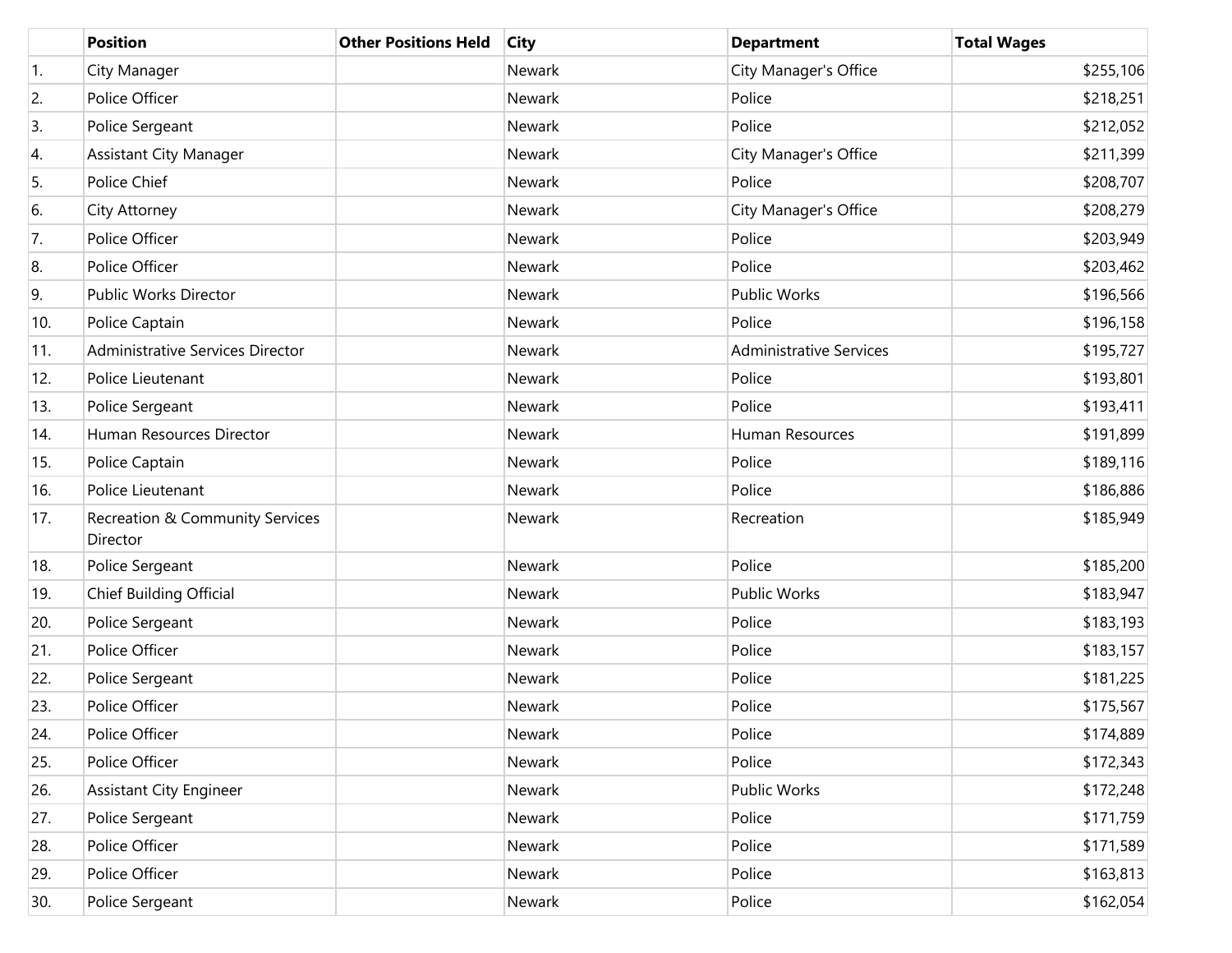| 31. | Police Officer               | Newark | Police                         | \$160,743 |
|-----|------------------------------|--------|--------------------------------|-----------|
| 32. | Police Officer               | Newark | Police                         | \$160,428 |
| 33. | Police Officer               | Newark | Police                         | \$159,886 |
| 34. | Police Sergeant              | Newark | Police                         | \$158,805 |
| 35. | Police Officer               | Newark | Police                         | \$158,379 |
| 36. | Police Officer               | Newark | Police                         | \$156,779 |
| 37. | Police Officer               | Newark | Police                         | \$155,131 |
| 38. | Police Officer               | Newark | Police                         | \$154,723 |
| 39. | Maintenance Superintendent   | Newark | Public Works                   | \$153,850 |
| 40. | Police Officer               | Newark | Police                         | \$153,393 |
| 41. | Police Chief                 | Newark | Police                         | \$152,489 |
| 42. | Police Officer               | Newark | Police                         | \$150,596 |
| 43. | Police Officer               | Newark | Police                         | \$149,495 |
| 44. | Police Officer               | Newark | Police                         | \$149,419 |
| 45. | Police Officer               | Newark | Police                         | \$149,106 |
| 46. | Police Officer               | Newark | Police                         | \$147,179 |
| 47. | Police Officer               | Newark | Police                         | \$146,448 |
| 48. | Police Officer               | Newark | Police                         | \$145,730 |
| 49. | Public Safety Dispatcher     | Newark | Police                         | \$144,466 |
| 50. | Police Officer               | Newark | Police                         | \$144,059 |
| 51. | Public Safety Dispatcher     | Newark | Police                         | \$143,647 |
| 52. | <b>Accounting Manager</b>    | Newark | <b>Administrative Services</b> | \$143,537 |
| 53. | Police Officer               | Newark | Police                         | \$142,290 |
| 54. | Associate Civil Engineer     | Newark | Public Works                   | \$140,459 |
| 55. | Public Safety Dispatcher     | Newark | Police                         | \$139,636 |
| 56. | Police Officer               | Newark | Police                         | \$139,379 |
| 57. | Senior Recreation Supervisor | Newark | Recreation                     | \$139,125 |
| 58. | Public Safety Dispatcher     | Newark | Police                         | \$139,029 |
| 59. | Civil Engineering Associate  | Newark | Public Works                   | \$135,367 |
| 60. | Public Safety Dispatcher     | Newark | Police                         | \$134,929 |
| 61. | Police Officer               | Newark | Police                         | \$134,386 |
| 62. | Senior Recreation Supervisor | Newark | Recreation                     | \$133,761 |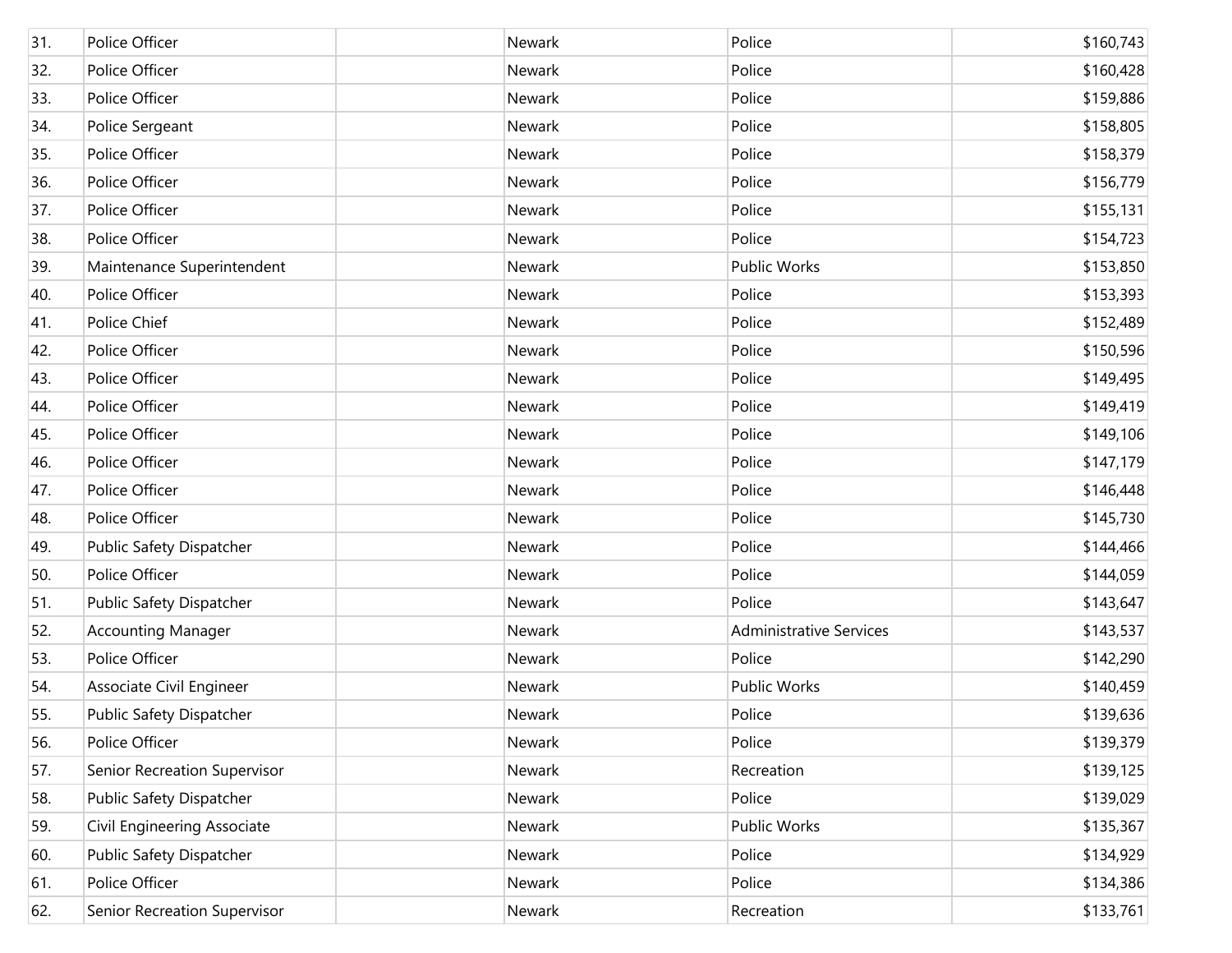| 63. | Police Officer                           | Newark | Police                         | \$131,313 |
|-----|------------------------------------------|--------|--------------------------------|-----------|
| 64. | Deputy Community Development<br>Director | Newark | <b>Community Development</b>   | \$130,714 |
| 65. | City Clerk                               | Newark | City Manager's Office          | \$129,705 |
| 66. | Public Safety Dispatcher                 | Newark | Police                         | \$125,223 |
| 67. | Police Officer                           | Newark | Police                         | \$124,889 |
| 68. | Information Systems Manager              | Newark | <b>Administrative Services</b> | \$124,376 |
| 69. | Senior Building Inspector                | Newark | <b>Public Works</b>            | \$123,328 |
| 70. | Senior Administrative Analyst            | Newark | City Manager's Office          | \$122,539 |
| 71. | Associate Planner                        | Newark | <b>Community Development</b>   | \$120,128 |
| 72. | <b>Communications Supervisor</b>         | Newark | Police                         | \$119,507 |
| 73. | Public Works Inspector                   | Newark | <b>Public Works</b>            | \$117,014 |
| 74. | Finance Technician                       | Newark | <b>Administrative Services</b> | \$116,224 |
| 75. | <b>Building Inspector</b>                | Newark | <b>Public Works</b>            | \$115,710 |
| 76. | Public Safety Dispatcher                 | Newark | Police                         | \$115,458 |
| 77. | Public Safety Dispatcher                 | Newark | Police                         | \$111,892 |
| 78. | <b>Administrative Analyst</b>            | Newark | <b>Public Works</b>            | \$111,774 |
| 79. | Senior Equipment Mechanic                | Newark | <b>Public Works</b>            | \$111,106 |
| 80. | Senior Building Mechanic                 | Newark | <b>Public Works</b>            | \$109,804 |
| 81. | Police Officer                           | Newark | Police                         | \$108,427 |
| 82. | Maintenance Supervisor                   | Newark | <b>Public Works</b>            | \$108,374 |
| 83. | Police Officer                           | Newark | Police                         | \$108,328 |
| 84. | Assistant To The City Manager            | Newark | City Manager's Office          | \$107,396 |
| 85. | <b>Building Inspector</b>                | Newark | <b>Public Works</b>            | \$105,743 |
| 86. | Police Record Supervisor                 | Newark | Police                         | \$101,915 |
| 87. | Equipment Mechanic II                    | Newark | Public Works                   | \$100,796 |
| 88. | <b>Executive Assistant</b>               | Newark | City Manager's Office          | \$99,989  |
| 89. | Engineering Technician I                 | Newark | Public Works                   | \$99,648  |
| 90. | Senior Landscape & Parks Maint<br>Worker | Newark | Public Works                   | \$99,052  |
| 91. | Economic Development Manager             | Newark | <b>Community Development</b>   | \$98,816  |
| 92. | <b>Community Preservation Specialist</b> | Newark | <b>Community Development</b>   | \$98,346  |